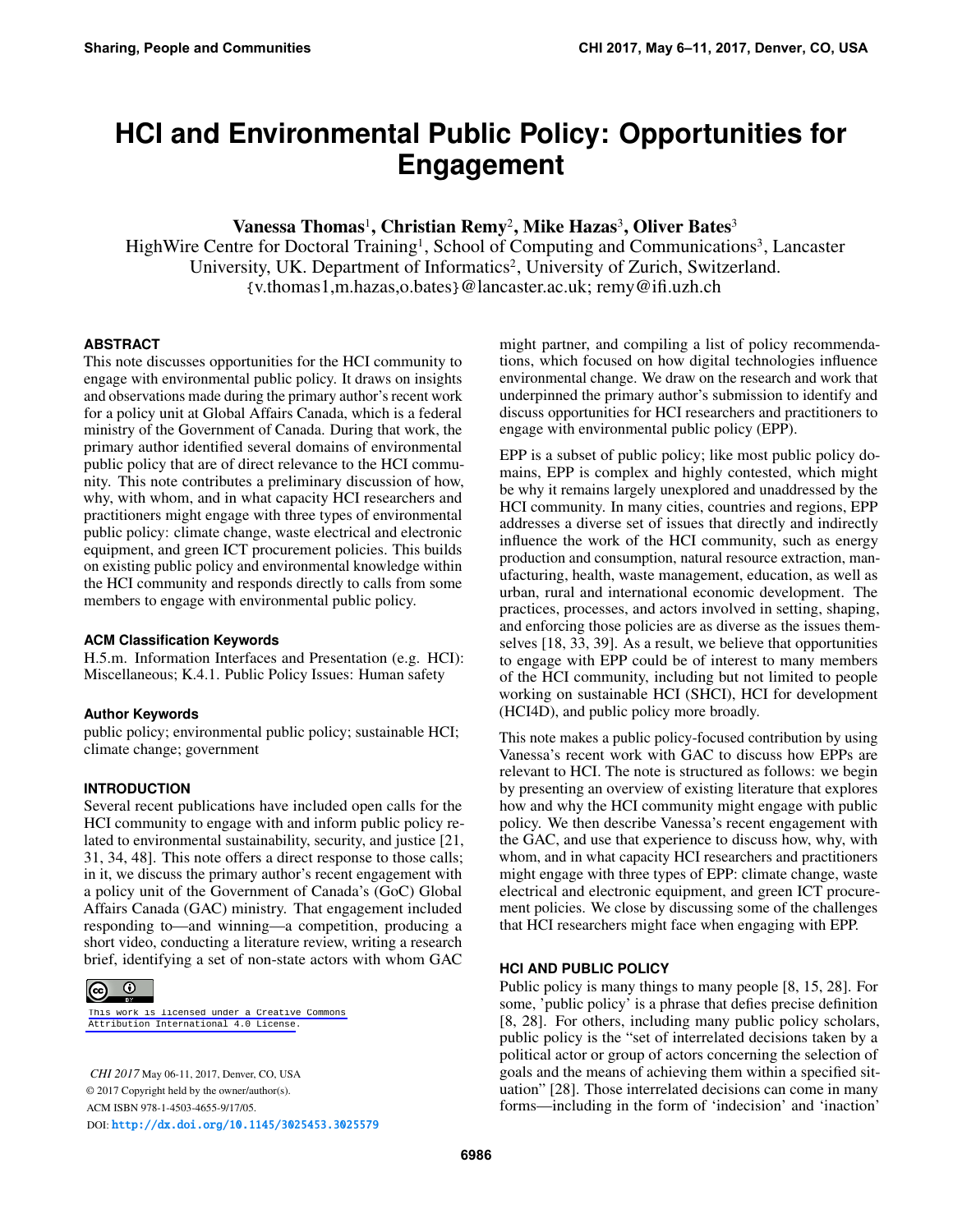[\[15\]](#page-4-3)—and can be made or influenced by a shifting range of people and groups. This is reflected in Lazar's statement that "taken broadly, public policy includes not only laws, regulations, enforcement actions, lawsuits, and court actions, but also human rights treaties, international technical standards, non-governmental organizations, and multinational organizations" [\[33\]](#page-5-2). Indeed, any sufficiently broad definition of public policy must include this wide range of actors and governance tools. It could also include households, media outlets, lobbying groups, private sector businesses, and any individual, organisation or object that belongs to "the complex array of state and societal actors involved in [government] decisionmaking processes" [\[28,](#page-5-4) pp.5]. The HCI community and its outputs are amongst those societal actors.

Members of the HCI community have been engaging with public policy for decades, both directly and indirectly. In the 1980s and 90s, some HCI researchers and practitioners worked to influence "accessibility" policies in the USA [\[34\]](#page-5-1). They designed interfaces that would be more usable for people of all physical and mental abilities, and worked to influence technical standards related to those interfaces [\[34\]](#page-5-1). Similar work on accessibility has continued to this day, with members of the HCI community examining and engaging with accessible designs, policies and laws around the world (e.g. [\[10,](#page-4-4) [23\]](#page-5-5)). Some members of the community have also engaged with human rights [\[39\]](#page-5-3), urban development [\[9,](#page-4-5) [52\]](#page-6-1), and arts/innovation [\[17\]](#page-4-6) policies, as well as relevant technical standards [\[36,](#page-5-6) [37\]](#page-5-7). Others have written magazine articles, some have worked with governmental organisations or been funded by government research bodies, and some have issued—as well as responded to—calls for activism related to complex social issues [\[11\]](#page-4-7). These actions and endeavours all arguably have direct or indirect effects on public policy.

The allure of public policy is likely due to its role as "a core component of social systems", which are tightly intertwined with the digital technologies, systems and practices that we study, design, and build in HCI [\[34\]](#page-5-1). Research has demonstrated that our digital and social systems directly influence the planet's ecological systems [\[21,](#page-4-0) [26,](#page-5-8) [31,](#page-5-0) [45,](#page-6-2) [48\]](#page-6-0), which might be why some HCI researchers have called for increased engagement with environmental public policy [\[21,](#page-4-0) [31,](#page-5-0) [48\]](#page-6-0).

# **INTERNATIONAL POLICY IDEAS CHALLENGE: AN EX-AMPLE OF ENGAGING WITH EPP**

In early 2016, GAC released the call for their inaugural International Policy Ideas Challenge (IPIC). The competition was designed to help GAC identify innovative and concrete solutions to emerging "international policy challenges", including: 1) Strengthening Canada's relations with North American partners, particularly the United States. 2) Adopting a North American approach to climate change and clean energy. 3) Re-energizing Canadian diplomacy and leadership in managing complex international crises. 4) Partnering with non-state actors in addressing global governance challenges. 5) Making better use of data and technology in the development of international policy [\[20\]](#page-4-8).

Vanessa's academic and professional backgrounds in computer science, human security, and public policy led her to see connections across all five challenges, as well as with her work in HCI. She began examining GAC's policy documents, as well as recent news stories related to the priorities listed in the competition. She looked through GAC's project partners and locations, and began reviewing recent research about the environmental costs of digital technologies. After three weeks of reading diverse materials, making notes, and preparing her argument, Vanessa wrote a plain language research proposal focused on the entwined nature of digital technologies, environmental change, and public policy.

GAC received 83 submissions to the IPIC and commissioned five of those. Vanessa's submission was amongst the selected proposals, so she agreed to write a 4500-word research and policy brief, compose a list of ten relevant non-state actors, and prepare a 'design fiction' artefact for the Ministry. Preparation of these documents took a further five weeks. Vanessa conducted a literature review of recent publications in several academic databases and journals, including: GreenFile, JSTOR, Wiley, Environment and Planning, Nature, and the ACM's Digital Library. She also reviewed reports by several non-profit organisations and media outlets. The final submission contained references to work conducted by the HCI community, including projects on sustainable interaction design [\[4\]](#page-4-9), the energy and data demand associated with Internet-connected devices [\[2,](#page-4-10) [26\]](#page-5-8), and the disposal of digital technologies [\[45\]](#page-6-2). Vanessa also included considerable work from outside of HCI, such as publications related to earth's planetary boundaries [\[49\]](#page-6-3), public policy [\[24\]](#page-5-9), and resource management [\[14,](#page-4-11) [27,](#page-5-10) [53\]](#page-6-4), as well as reports by non-profit organisations (e.g. [\[7\]](#page-4-12)). The policy-focused narrative 'design fiction' artefact 'presented' the future announcement of one of the complex policy recommendations listed with the final submission. The full research brief is attached as supplementary material.

# **DISCUSSION AND REFLECTIONS**

The focus of the IPIC's 'policy challenges' led Vanessa to examine intertwined public policies related to energy production and consumption, natural resource extraction, manufacturing, waste management, urban and rural economic development, international development, innovation, education, and green ICT procurement policies. Many of these policies are absent from HCI literature, which sparked an intense series of discussions amongst the authors of this paper. Lazar et al. suggest we should consider how public policies inform the HCI community's work, as well as how the HCI community might "inform public policy by providing expertise, taking part in the development of policy, and researching the impact of various policies" [\[34,](#page-5-1) pp.74]. We now explore those two dimensions with three of the urgent EPPs that appear to be absent from HCI literature: climate change, waste electrical and electronic equipment, and green ICT procurement policies.

## **Climate change policy**

Climate change is one of the most pressing international public policy challenges; the effects of climate change will influence food, water, health, and economic security worldwide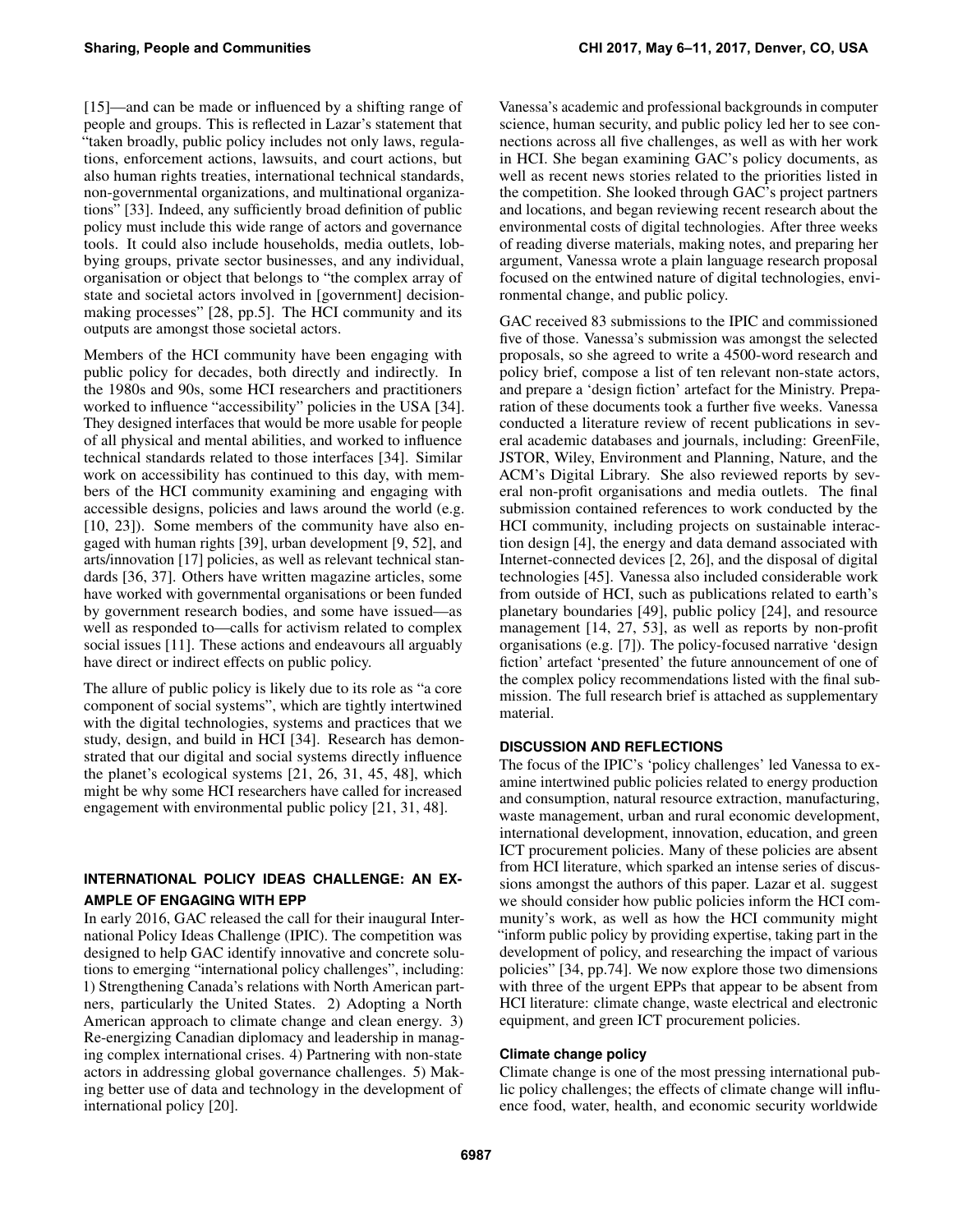[\[29\]](#page-5-11). Public policy responses to climate change have been diverse. Some governments developed their climate change policies over three decades ago, whereas others have only recently started to address climate change concerns [\[24,](#page-5-9) [29,](#page-5-11) [47\]](#page-6-5). Many cities, national governments, and intergovernmental organisations (e.g. the United Nations) have designed unique policy programmes, legal frameworks, and climate-focused projects to meet the goals that they have set. For example, New Zealand, Denmark, South Korea, China, and dozens of other countries have set national greenhouse gas emissions reduction targets, which are often supported by policies and projects that aim to reduce energy consumption, including through the use digital technologies.

#### *Climate change policy informing HCI*

Although no documentation explicitly states that climate change policy has influenced the HCI community, the emergence of the sustainable HCI community runs in tandem with the growth in climate change policy adoption worldwide. Some HCI research projects focused on behaviour change technologies, energy and data demand, and sustainable social practices also appear to align with climate change policy goals. However, no clear evidence suggests that work undertaken by HCI researchers and practitioners is a direct response to specific sets of governmental or intergovernmental climate change policies, projects, targets or goals.

#### *HCI informing climate change policy*

Again, there is no evidence to suggest that the HCI community has attempted to influence—or has successfully influenced climate change policies. However, the HCI community has produced a considerable body of work exploring how social practices and digital technologies affect energy consumption in the home and workplace, as well as through distributed digital service design [\[2,](#page-4-10) [25,](#page-5-12) [26,](#page-5-8) [44\]](#page-6-6). The HCI community has also learned many lessons from persuasive technology projects [\[6,](#page-4-13) [19,](#page-4-14) [32,](#page-5-13) [42,](#page-5-14) [43\]](#page-6-7). These findings appear to have gone largely unnoticed by environmental public policymakers, whose efforts remain focused on behavioural change technologies [\[47\]](#page-6-5), especially related to energy consumption (e.g. [\[12\]](#page-4-15)). This focus opens an opportunity for the HCI community to share their expertise with policymakers, and possibly influence climate change policies.

## **Waste Electrical and Electronic Equipment (WEEE) policy**

WEEE has been the fastest growing waste stream globally for over a decade [\[35,](#page-5-15) [53\]](#page-6-4). Early WEEE policies emerged in the late 1990s and early 2000s in response to reports about flows of electronics waste (e-waste) from 'developed' to 'less developed' or 'developing' countries [\[35,](#page-5-15) [53\]](#page-6-4). These e-waste flows often ended up in 'dumping grounds', where the electronics would be left in open pits and/or disassembled using informal waste processing mechanisms. Both endpoints led to serious soil, air, and water quality degradation, which damaged health of people living or working near the dumping grounds. Diverse WEEE policies in countries, cities, and regions worldwide attempted to address these issues. Some governments implemented mandatory WEEE collection schemes for electronics retailers, WEEE recycling codes of practice, and non-profit organisations that manage public WEEE recycling programmes

or 'take-back' schemes [\[40\]](#page-5-16). Despite these changes, the illegal dumping, improper disposal, transboundary flows, and perpetual storage of WEEE continues to this day, and the successes and failures of WEEE policies have spawned a considerable body of research [\[1,](#page-4-16) [14,](#page-4-11) [35,](#page-5-15) [40\]](#page-5-16).

### *WEEE policy informing HCI*

WEEE policies have already had a direct influence on the types of hardware that we can use in HCI. The European Union's directive on the restriction of the use of certain hazardous substances in electrical and electronic equipment ('RoHS Directive', Directive 2002/95/EC) influenced the material composition of hardware worldwide, including many of the devices that we use in the HCI community. Moreover, WEEE public policy has a direct influence on if, how, and when people store their end-of-life electronics [\[1,](#page-4-16) [14\]](#page-4-11). Dozens of non-HCI studies have found that policy variations can "lead to an indifferent disposer who, in all likelihood, might be tempted to illegally dump [their] used products or perpetually store them" [\[14\]](#page-4-11). These policy variations *might* have had an indirect influence on the findings of HCI studies related to why we preserve or repair digital technologies.

#### *HCI informing WEEE policy*

Once again, there is no evidence to suggest that HCI research has informed WEEE policies. However, many HCI studies might be of interest to policymakers who are looking to address the persistent failures of WEEE policies [\[1,](#page-4-16) [35,](#page-5-15) [40\]](#page-5-16). In particular, studies about repair practices and cultures (e.g. [\[30,](#page-5-17) [46,](#page-6-8) [50\]](#page-6-9)), as well as many of the studies about obsolescence [\[45\]](#page-6-2), might offer policymakers with new insights about the social practices that affect the implementation of their unsuccessful WEEE policies, systems and regulations. Moreover, some policymakers who work in international development and favour the widespread adoption of digital technologies (including those who Vanessa spoke with at GAC) might be unaware of the health and environmental issues associated with poor WEEE management. In these cases, members of the HCI community could use their interdisciplinary expertise on repair practices and obsolescence to help inform digitally focused international development policies.

## **Green ICT procurement policy**

Governments often use their substantial purchasing power to influence the design, production, and consumption of products and services worldwide [\[5,](#page-4-17) [51\]](#page-6-10). They do this through their procurement policies, which they apply when they purchase goods, services, and other public works (e.g. support infrastructure). "Green" or "sustainable" procurement policies (GPP) emerged in the past four decades, and have attempted to integrate broader social and environmental concerns into public purchasing processes [\[5,](#page-4-17) [51\]](#page-6-10). GPPs have extended to the procurement of ICTs, with many governments adopting Green ICT procurement policies that rely on a range of environmental assessment tools, product design guidelines, and international technical standards [\[38\]](#page-5-18). For example, dozens of governments use the Electronic Product Environmental Assessment Tool (EPEAT) to meet their green ICT procurement needs, including the Government of Canada, the Australian Government, the Government of the City and County of San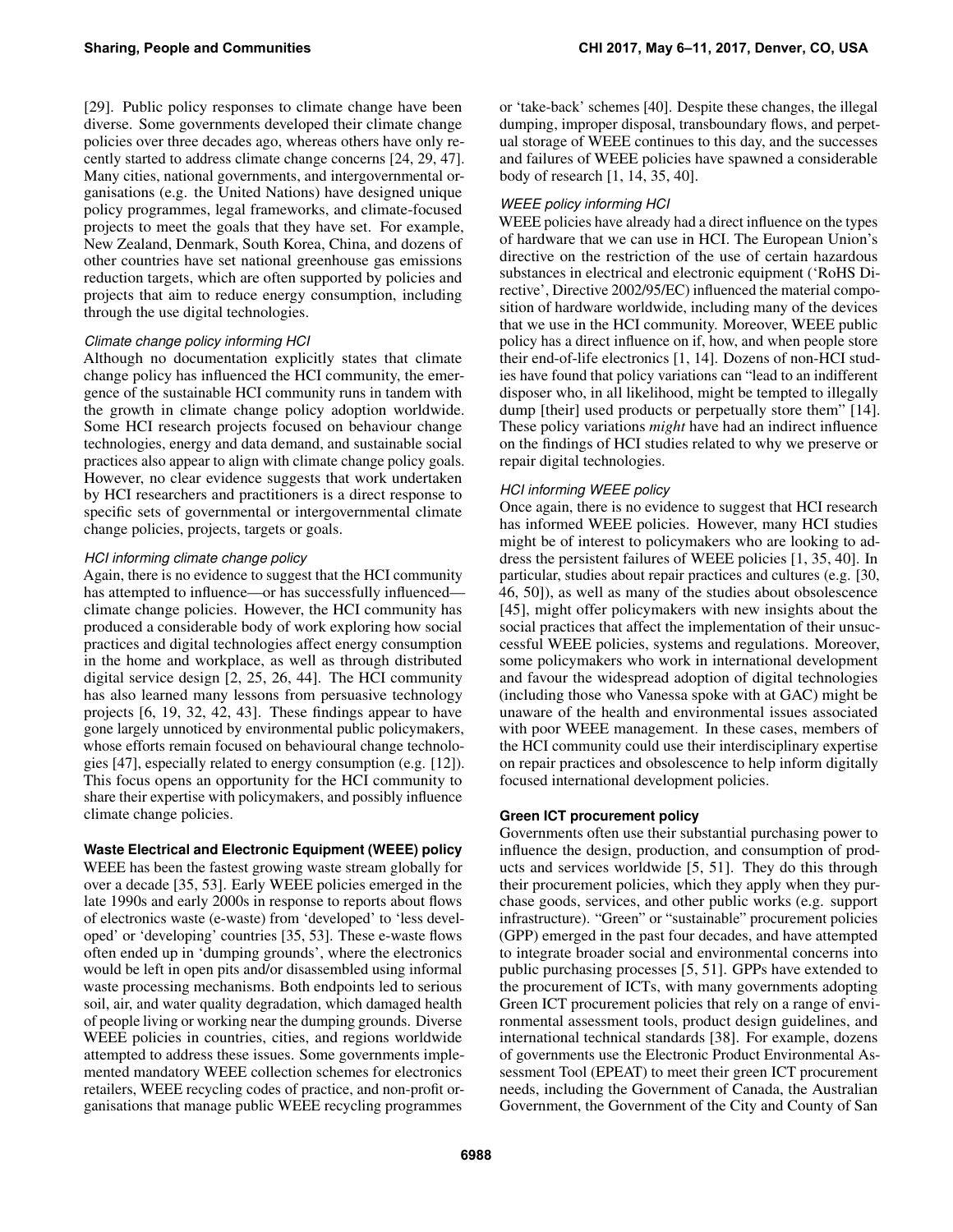Francisco, Warwickshire County Council (in the UK), and the Hainan Siyuan Province's government [\[22\]](#page-5-19). These governments represent a sizeable market [\[5,](#page-4-17) [51\]](#page-6-10), which is why many ICT manufacturers and producers ensure their products meet any regulatory assessment criteria.

# *Green ICT procurement policy informing HCI*

Like WEEE policies, green ICT public procurement policies have influenced the material composition and energy consumption of some of the technologies the HCI community uses. Beyond those influences, Green ICT procurement policies appear to be absent from HCI research, including much of the recent "digital civics" literature. Direct engagements with green ICT-related ISOs (e.g. ISO 11469) and EPEAT itself are entirely absent from HCI publications. Whilst many of Belvis' initial Sustainable Interaction Design principles [\[4\]](#page-4-9) appear to align directly with the performance criteria set for EPEAT certified products (i.e. they "must meet environmental performance criteria that address: materials selection, design for product longevity, reuse and recycling, energy conservation, end-of-life management and corporate performance" [\[16\]](#page-4-18)), the similarities could be purely coincidental.

# *HCI informing Green ICT procurement policy*

Many Green ICT procurement policies focus primarily on hardware procurement, excluding software or digital service procurement. This oversight could be an area where the HCI community could provide expertise. We have access to a broad corpus of work that examines the environmental effects of hardware, software, and digital services, and that work could be used to inform narrowly scoped Green ICT procurement policies [\[2,](#page-4-10) [3,](#page-4-19) [13,](#page-4-20) [19,](#page-4-14) [26,](#page-5-8) [30,](#page-5-17) [41,](#page-5-20) [42,](#page-5-14) [44,](#page-6-6) [45,](#page-6-2) [46\]](#page-6-8). Moreover, GPPs have only only recently attracted much scholarship [\[5\]](#page-4-17), and research on Green ICT procurement specifically is incredibly sparse. The HCI community could undertake specific research projects to help governments improve their existing Green ICT procurement policies (e.g. by rethinking their "asset management" cycles).

# **How to engage with EPPs**

Public policymaking is geographically and temporally dynamic. Policymakers have their own unique social practices, processes, and agendas worldwide [\[18\]](#page-4-1), and getting to know their unique practices, processes and agendas is critical for any successful engagements with policy. Even previously successful engagements with public policy in one jurisdiction might not be replicable elsewhere or at a later time, depending on the pressures faced by local public policymakers. Timing can be everything. As a result, there is no simple recipe for engaging with EPPs. However, there are some general actions that members of the HCI community can pursue if they hope to engage with EPPs around the world.

## *Who we could work with to develop or influence EPPs*

We could begin by increasing our direct communication with environmental public policymakers. Their contact information and research procurement guidelines are often posted online, as are many public consultation calls. Direct communication with environmental policymakers could come in the form of specifically targeted "policy briefs", press releases, or presentations at industry and government-focused conferences. Alternatively, we could partner with non-state actors who have established reputations and networks in EPP. Many universities also have "science and technology policy" research groups (e.g. SPRU, AAAS, SECyT), as well as "science communication" teams; these groups and teams will likely already have established policy-specific relationships, and will be familiar with the local language of, and priorities for, policymaking. Reaching out to them would be wise.

## *Challenges we might face while engaging with EPPs*

Engaging with EPP will demand considerable time and effort. As the IPIC process above illustrated, Vanessa had to read well outside of her current research focus and seek out a variety of document types from disciplines other than HCI. While these non-HCI publications were invaluable for her final research and policy brief, they were written for a very different audience than the HCI community. Vanessa's existing background in public policy allowed her to relatively quickly digest that information; however, some HCI researchers without a similar background might need to spend considerable time learning the relevant terms, methods, and debates. This work might not be seen as valuable by their academic institution or peers, despite a recent push by people like Lazar et al. to make space for such work [\[34,](#page-5-1) pp.125-131], but it is crucial.

# *Taking advantage of our unique skills and knowledge*

The HCI community's interdisciplinary strengths could place many members in a unique position to engage with the digital dimensions and implications of EPP. A senior director at GAC told Vanessa that the department had selected her submission because of its quality and because they didn't have any employees with the type of interdisciplinary, technology-focused expertise that Vanessa's submission demonstrated. This lack of expertise might exist in other governmental departments, as well as with the other actors undertaking EPP work. Let's seize those opportunities if and where we can. Let's build on our calls to activism and engagement [\[48,](#page-6-0) [31\]](#page-5-0) by reaching out to the organisations and government departments who craft EPP. And let's make room to consider more contributions about EPP from members of the community who do that work.

# **CONCLUSION**

In this note, we made a public policy contribution to the HCI community by presenting and discussing a largely unaddressed policy domain: environmental public policy. We drew on insights and observations made during Vanessa's recent work for GAC, and discussed opportunities for the HCI community to engage with three domains of EPP: climate change, waste electrical and electronic equipment (WEEE), and green ICT procurement policies. Although direct engagement with these policies could bring a variety of challenges, we believe that efforts to engage with EPP will be worthwhile, especially for those of us who wish to do more than "just write papers" [\[48\]](#page-6-0).

# **ACKNOWLEDGMENTS**

We thank all volunteers and publications support staff who provided helpful comments on previous versions of this note. Vanessa's work was partially funded by the Digital Economy programme (RCUK Grant EP/G037582/1) and the Global Affairs Canada IPIC award.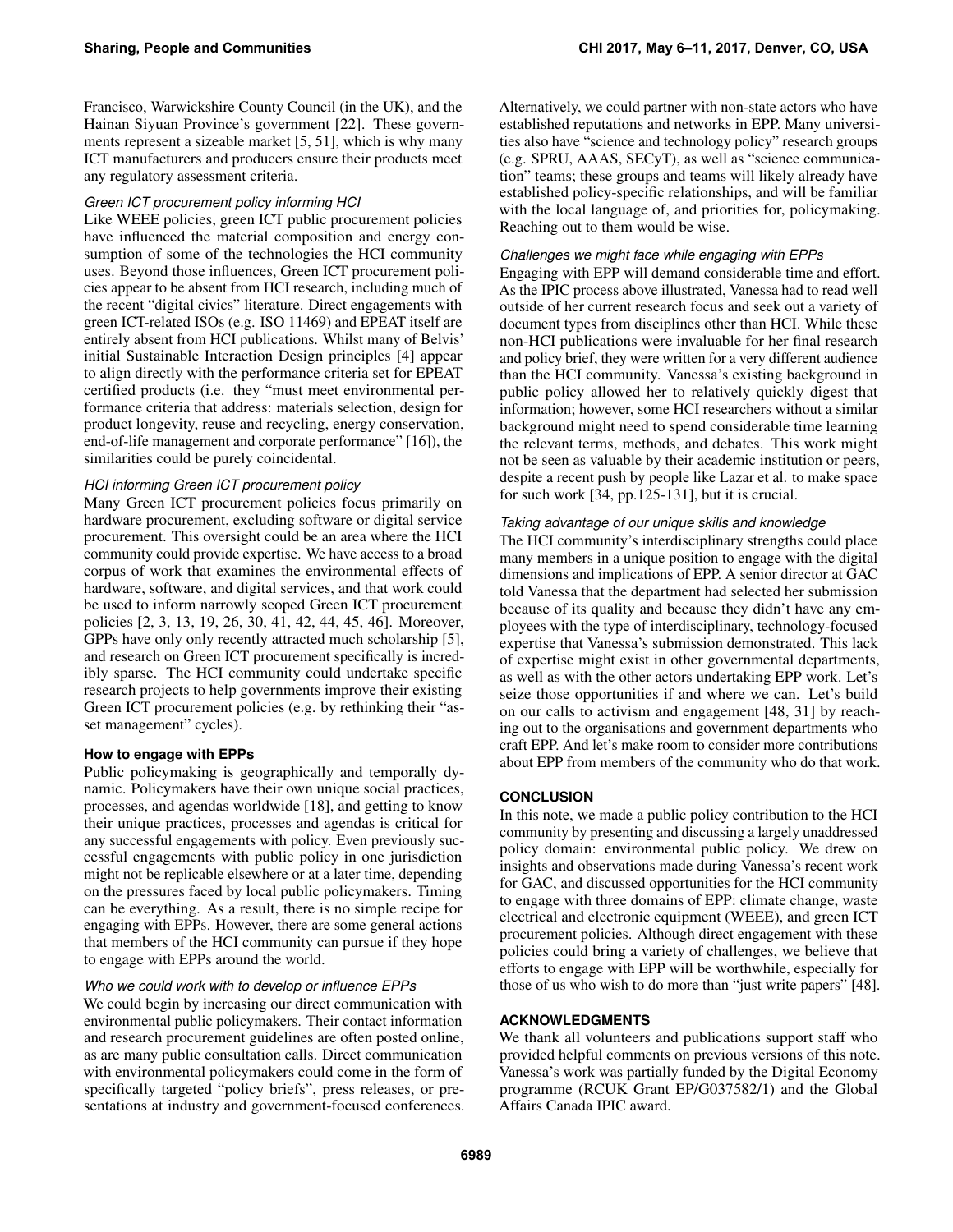# <span id="page-4-16"></span>**REFERENCES**

- 1. Atalay Atasu, Oznur Ozdemir, and Luk N. Van Wassenhove. 2013. Stakeholder Perspectives on E-Waste Take-Back Legislation. *Production and Operations Management* 22, 2 (2013), 382–396. DOI: <http://dx.doi.org/10.1111/j.1937-5956.2012.01364.x>
- <span id="page-4-10"></span>2. Oliver Bates, Mike Hazas, Adrian Friday, Janine Morley, and Adrian K. Clear. 2014. Towards an Holistic View of the Energy and Environmental Impacts of Domestic Media and IT. In *Proceedings of the SIGCHI Conference on Human Factors in Computing Systems (CHI '14)*. ACM, New York, NY, USA, 1173–1182. DOI: <http://dx.doi.org/10.1145/2556288.2556968>
- <span id="page-4-19"></span>3. Christoph Becker, Ruzanna Chitchyan, Leticia Duboc, Steve Easterbrook, Birgit Penzenstadler, Norbert Seyff, and Colin C. Venters. 2015. Sustainability Design and Software: The Karlskrona Manifesto. In *Proceedings of the 37th International Conference on Software Engineering - Volume 2 (ICSE '15)*. IEEE Press, Piscataway, NJ, USA, 467–476. <http://dl.acm.org/citation.cfm?id=2819009.2819082>
- <span id="page-4-9"></span>4. Eli Blevis. 2007. Sustainable Interaction Design: Invention & Disposal, Renewal & Reuse. In *Proceedings of the SIGCHI Conference on Human Factors in Computing Systems (CHI '07)*. ACM, New York, NY, USA, 503–512. DOI: <http://dx.doi.org/10.1145/1240624.1240705>
- <span id="page-4-17"></span>5. Stephen Brammer and Helen Walker. 2011. Sustainable procurement in the public sector: an international comparative study. *International Journal of Operations & Production Management* 31, 4 (2011), 452–476. DOI: <http://dx.doi.org/10.1108/01443571111119551>
- <span id="page-4-13"></span>6. Hronn Brynjarsdottir, Maria Håkansson, James Pierce, Eric Baumer, Carl DiSalvo, and Phoebe Sengers. 2012. Sustainably Unpersuaded: How Persuasion Narrows Our Vision of Sustainability. In *Proceedings of the SIGCHI Conference on Human Factors in Computing Systems (CHI '12)*. ACM, New York, NY, USA, 947–956. DOI: <http://dx.doi.org/10.1145/2207676.2208539>
- <span id="page-4-12"></span>7. Maddy Cobbing and Tom Dowdall. 2014. *Green Gadgets: Designing the future The path to greener electronics*. Greenpeace International, Amsterdam, The Netherlands.
- <span id="page-4-2"></span>8. C.L. Cochran and E.F. Malone. 2014. *Public Policy: Perspectives and Choices* (5th ed.). Lynne Rienner Publishers, Boulder, CO, USA.
- <span id="page-4-5"></span>9. Clara Crivellaro, Alex Taylor, Vasillis Vlachokyriakos, Rob Comber, Bettina Nissen, and Peter Wright. 2016. Re-Making Places: HCI, 'Community Building' and Change. In *Proceedings of the 2016 CHI Conference on Human Factors in Computing Systems (CHI '16)*. ACM, New York, NY, USA, 2958–2969. DOI: <http://dx.doi.org/10.1145/2858036.2858332>
- <span id="page-4-4"></span>10. Chris Danielsen, Anne Taylor, and Wesley Majerus. 2011. Design and Public Policy Considerations for Accessible e-Book Readers. *interactions* 18, 1 (Jan. 2011), 67–70. DOI:<http://dx.doi.org/10.1145/1897239.1897254>
- <span id="page-4-7"></span>11. Janet Davis, Harry Hochheiser, Juan Pablo Hourcade, Jeff Johnson, Lisa Nathan, and Janice Tsai. 2012. Occupy CHI!: Engaging U.S. Policymakers. In *CHI '12 Extended Abstracts on Human Factors in Computing Systems (CHI EA '12)*. ACM, New York, NY, USA, 1139–1142. DOI: <http://dx.doi.org/10.1145/2212776.2212406>
- <span id="page-4-15"></span>12. Department of Energy and Climate Change. 2013. My 2050. <http://my2050.decc.gov.uk/>. (2013).
- <span id="page-4-20"></span>13. Carl DiSalvo, Phoebe Sengers, and Hrönn Brynjarsdóttir. 2010. Mapping the Landscape of Sustainable HCI. In *Proceedings of the SIGCHI Conference on Human Factors in Computing Systems (CHI '10)*. ACM, New York, NY, USA, 1975–1984. DOI: <http://dx.doi.org/10.1145/1753326.1753625>
- <span id="page-4-11"></span>14. Maheshwar Dwivedy, Pratik Suchde, and R.K. Mittal. 2015. Modeling and assessment of e-waste take-back strategies in India. *Resources, Conservation and Recycling* 96 (2015), 11 – 18. DOI: <http://dx.doi.org/10.1016/j.resconrec.2015.01.003>
- <span id="page-4-3"></span>15. T.R. Dye. 1978. *Understanding Public Policy* (3rd ed.). Pearson, Don Mills, ON, Canada.
- <span id="page-4-18"></span>16. Environmental Protect Agency, USA. 2016. Electronic Product Environmental Assessment Tool (EPEAT). [https://www.epa.gov/greenerproducts/](https://www.epa.gov/greenerproducts/electronic-product-environmental-assessment-tool-epeat) [electronic-product-environmental-assessment-tool-epeat](https://www.epa.gov/greenerproducts/electronic-product-environmental-assessment-tool-epeat). (2016).
- <span id="page-4-6"></span>17. Jill Fantauzzacoffin, Joanna Berzowska, Ernest Edmonds, Ken Goldberg, D. Fox Harrell, and Brian Smith. 2012. The Arts, HCI, and Innovation Policy Discourse: Invited Panel. In *CHI '12 Extended Abstracts on Human Factors in Computing Systems (CHI EA '12)*. ACM, New York, NY, USA, 1111–1114. DOI: <http://dx.doi.org/10.1145/2212776.2212399>
- <span id="page-4-1"></span>18. Richard Freeman, Steven Griggs, and Annette Boaz. 2011. The practice of policy making. *Evidence & Policy: A Journal of Research, Debate and Practice* 7, 2 (2011), 127–136. DOI: <http://dx.doi.org/doi:10.1332/174426411X579180>
- <span id="page-4-14"></span>19. Jon Froehlich, Leah Findlater, and James Landay. 2010. The Design of Eco-feedback Technology. In *Proceedings of the SIGCHI Conference on Human Factors in Computing Systems (CHI '10)*. ACM, New York, NY, USA, 1999–2008. DOI: <http://dx.doi.org/10.1145/1753326.1753629>
- <span id="page-4-8"></span>20. Global Affairs Canada. 2016. International Policy Ideas Challenge 2016. [http://www.international.gc.ca/world-monde/policy\\_](http://www.international.gc.ca/world-monde/policy_challenge-defi_politique.aspx?lang=eng) [challenge-defi\\_politique.aspx?lang=eng](http://www.international.gc.ca/world-monde/policy_challenge-defi_politique.aspx?lang=eng). (2016).
- <span id="page-4-0"></span>21. Elizabeth Goodman. 2009. Three Environmental Discourses in Human-computer Interaction. In *CHI '09 Extended Abstracts on Human Factors in Computing Systems (CHI EA '09)*. ACM, New York, NY, USA, 2535–2544. DOI: <http://dx.doi.org/10.1145/1520340.1520358>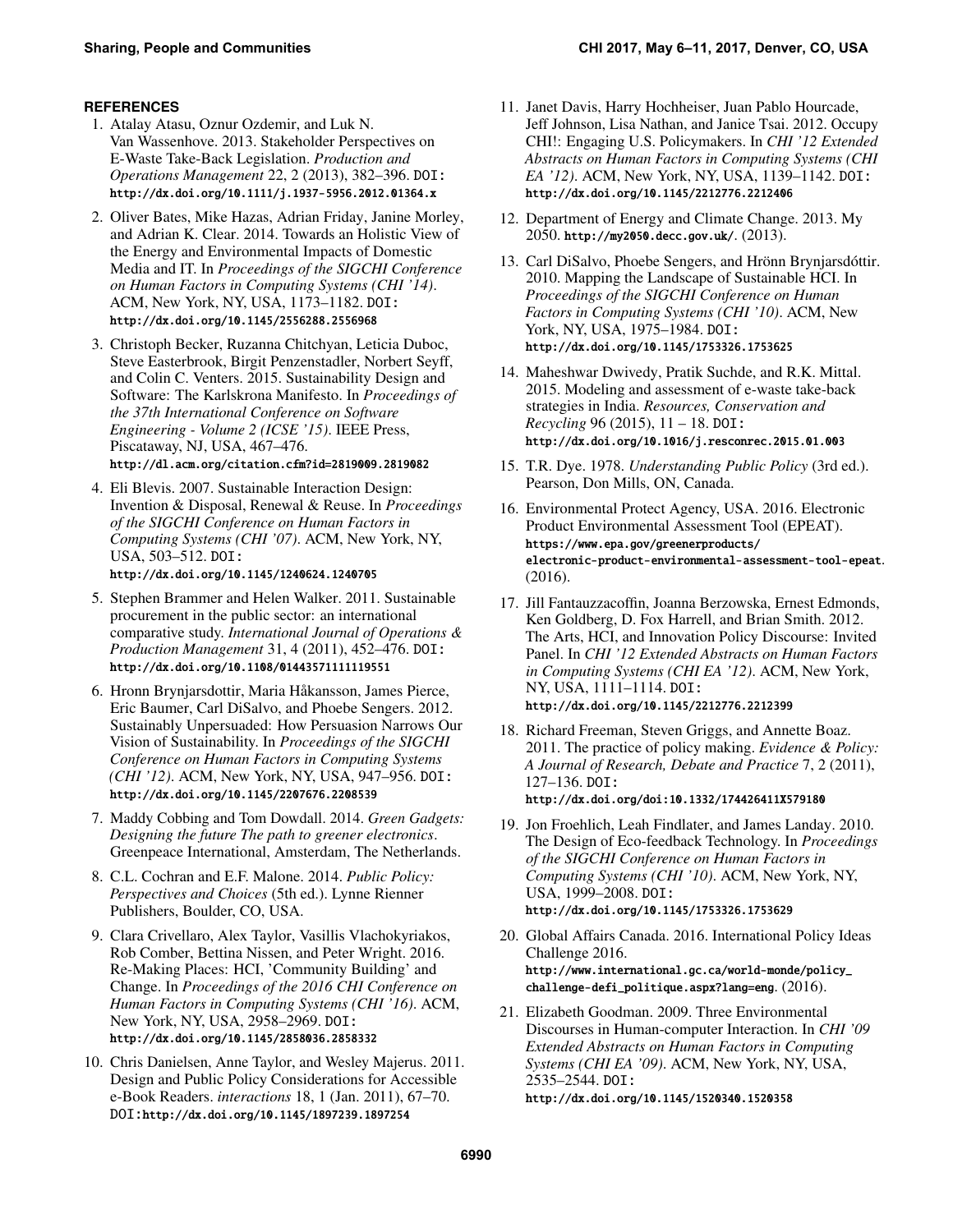- <span id="page-5-19"></span>22. Green Electronics Council. 2016. EPEAT Purchasers. <http://www.epeat.net/participants/purchasers/>. (2016).
- <span id="page-5-5"></span>23. Jan Gulliksen, Hans von Axelson, Hans Persson, and Bengt Göransson. 2010. Accessibility and Public Policy in Sweden. *interactions* 17, 3 (May 2010), 26–29. DOI: <http://dx.doi.org/10.1145/1744161.1744168>
- <span id="page-5-9"></span>24. Joyeeta Gupta. 2010. A history of international climate change policy. *Wiley Interdisciplinary Reviews: Climate Change* 1, 5 (2010), 636–653. DOI: <http://dx.doi.org/10.1002/wcc.67>
- <span id="page-5-12"></span>25. Hanna Hasselqvist, Cristian Bogdan, and Filip Kis. 2016. Linking Data to Action: Designing for Amateur Energy Management. In *Proceedings of the 2016 ACM Conference on Designing Interactive Systems (DIS '16)*. ACM, New York, NY, USA, 473–483. DOI: <http://dx.doi.org/10.1145/2901790.2901837>
- <span id="page-5-8"></span>26. Mike Hazas, Janine Morley, Oliver Bates, and Adrian Friday. 2016. Are There Limits to Growth in Data Traffic?: On Time Use, Data Generation and Speed. In *Proceedings of the Second Workshop on Computing Within Limits (LIMITS '16)*. ACM, New York, NY, USA, Article 14, 5 pages. DOI: <http://dx.doi.org/10.1145/2926676.2926690>
- <span id="page-5-10"></span>27. Mél Hogan. 2015. Data flows and water woes: The Utah Data Center. *Big Data & Society* 2, 2 (2015). DOI: <http://dx.doi.org/10.1177/2053951715592429>
- <span id="page-5-4"></span>28. Michael Howlett and M. Ramesh. 2003. *Studying Public Policy: Policy Cycles and Policy Subsystems* (2nd ed.). Oxford University Press, Don Mills, ON, Canada.
- <span id="page-5-11"></span>29. IPCC. 2014. *Climate Change 2014: Synthesis Report. Contribution of Working Groups I, II and III to the Fifth Assessment Report of the Intergovernmental Panel on Climate Change*. IPCC, Geneva, Switzerland.
- <span id="page-5-17"></span>30. Steven J. Jackson and Laewoo Kang. 2014. Breakdown, Obsolescence and Reuse: HCI and the Art of Repair. In *Proceedings of the SIGCHI Conference on Human Factors in Computing Systems (CHI '14)*. ACM, New York, NY, USA, 449–458. DOI: <http://dx.doi.org/10.1145/2556288.2557332>
- <span id="page-5-0"></span>31. Bran Knowles, Lynne Blair, Paul Coulton, and Mark Lochrie. 2014a. Rethinking Plan A for Sustainable HCI. In *Proceedings of the 32Nd Annual ACM Conference on Human Factors in Computing Systems (CHI '14)*. ACM, New York, NY, USA, 3593–3596. DOI: <http://dx.doi.org/10.1145/2556288.2557311>
- <span id="page-5-13"></span>32. Bran Knowles, Lynne Blair, Stuart Walker, Paul Coulton, Lisa Thomas, and Louise Mullagh. 2014b. Patterns of Persuasion for Sustainability. In *Proceedings of the 2014 Conference on Designing Interactive Systems (DIS '14)*. ACM, New York, NY, USA, 1035–1044. DOI: <http://dx.doi.org/10.1145/2598510.2598536>
- <span id="page-5-2"></span>33. Jonathan Lazar. 2015. Public Policy and HCI: Making an Impact in the Future. *interactions* 22, 5 (Aug. 2015), 69–71. DOI:<http://dx.doi.org/10.1145/2807916>
- <span id="page-5-1"></span>34. Jonathan Lazar, Julio Abascal, Simone Barbosa, Jeremy Barksdale, Batya Friedman, Jens Grossklags, Jan Gulliksen, Jeff Johnson, Tom McEwan, Loïc Martínez-Normand, Wibke Michalk, Janice Tsai, Gerrit van der Veer, Hans von Axelson, Ake Walldius, Gill Whitney, Marco Winckler, Volker Wulf, Elizabeth F. Churchill, Lorrie Cranor, Janet Davis, Alan Hedge, Harry Hochheiser, Juan Pablo Hourcade, Clayton Lewis, Lisa Nathan, Fabio Paterno, Blake Reid, Whitney Quesenbery, Ted Selker, and Brian Wentz. 2016. Human-Computer Interaction and International Public Policymaking: A Framework for Understanding and Taking Future Actions. *Foundations and Trends®Human-Computer Interaction* 9, 2 (2016), 69–149. DOI: <http://dx.doi.org/10.1561/1100000062>
- <span id="page-5-15"></span>35. Josh Lepawsky. 2014. The changing geography of global trade in electronic discards: time to rethink the e-waste problem. *The Geographical Journal* (2014). DOI: <http://dx.doi.org/10.1111/geoj.12077>
- <span id="page-5-6"></span>36. Arnie Lund, Jean Scholtz, and Nigel Bevan. 2012. Why the CHI Community Should Be Involved in Standards: Stories from Three CHI Participants. *interactions* 19, 1 (Jan. 2012), 70–74. DOI: <http://dx.doi.org/10.1145/2065327.2065341>
- <span id="page-5-7"></span>37. Alexander G. Mirnig, Alexander Meschtscherjakov, Daniela Wurhofer, Thomas Meneweger, and Manfred Tscheligi. 2015. A Formal Analysis of the ISO 9241-210 Definition of User Experience. In *Proceedings of the 33rd Annual ACM Conference Extended Abstracts on Human Factors in Computing Systems (CHI EA '15)*. ACM, New York, NY, USA, 437–450. DOI: <http://dx.doi.org/10.1145/2702613.2732511>
- <span id="page-5-18"></span>38. San Murugesan and G. R. Gangadharan. 2012. *Harnessing Green IT: Principles and Practices* (1st ed.). Wiley Publishing.
- <span id="page-5-3"></span>39. Lisa P. Nathan and Batya Friedman. 2010. Interacting with Policy in a Political World: Reflections from the Voices from the Rwanda Tribunal Project. *interactions* 17, 5 (Sept. 2010), 56–59. DOI: <http://dx.doi.org/10.1145/1836216.1836231>
- <span id="page-5-16"></span>40. F.O. Ongondo, I.D. Williams, and T.J. Cherrett. 2011. How are {WEEE} doing? A global review of the management of electrical and electronic wastes. *Waste Management* 31, 4 (2011), 714 – 730. DOI: <http://dx.doi.org/10.1016/j.wasman.2010.10.023>
- <span id="page-5-20"></span>41. B. Penzenstadler, V. Bauer, C. Calero, and X. Franch. 2012. Sustainability in software engineering: A systematic literature review. In *16th International Conference on Evaluation Assessment in Software Engineering (EASE 2012)*. 32–41. DOI: <http://dx.doi.org/10.1049/ic.2012.0004>
- <span id="page-5-14"></span>42. James Pierce and Eric Paulos. 2012. Beyond Energy Monitors: Interaction, Energy, and Emerging Energy Systems. In *Proceedings of the SIGCHI Conference on Human Factors in Computing Systems (CHI '12)*. ACM, New York, NY, USA, 665–674. DOI: <http://dx.doi.org/10.1145/2207676.2207771>